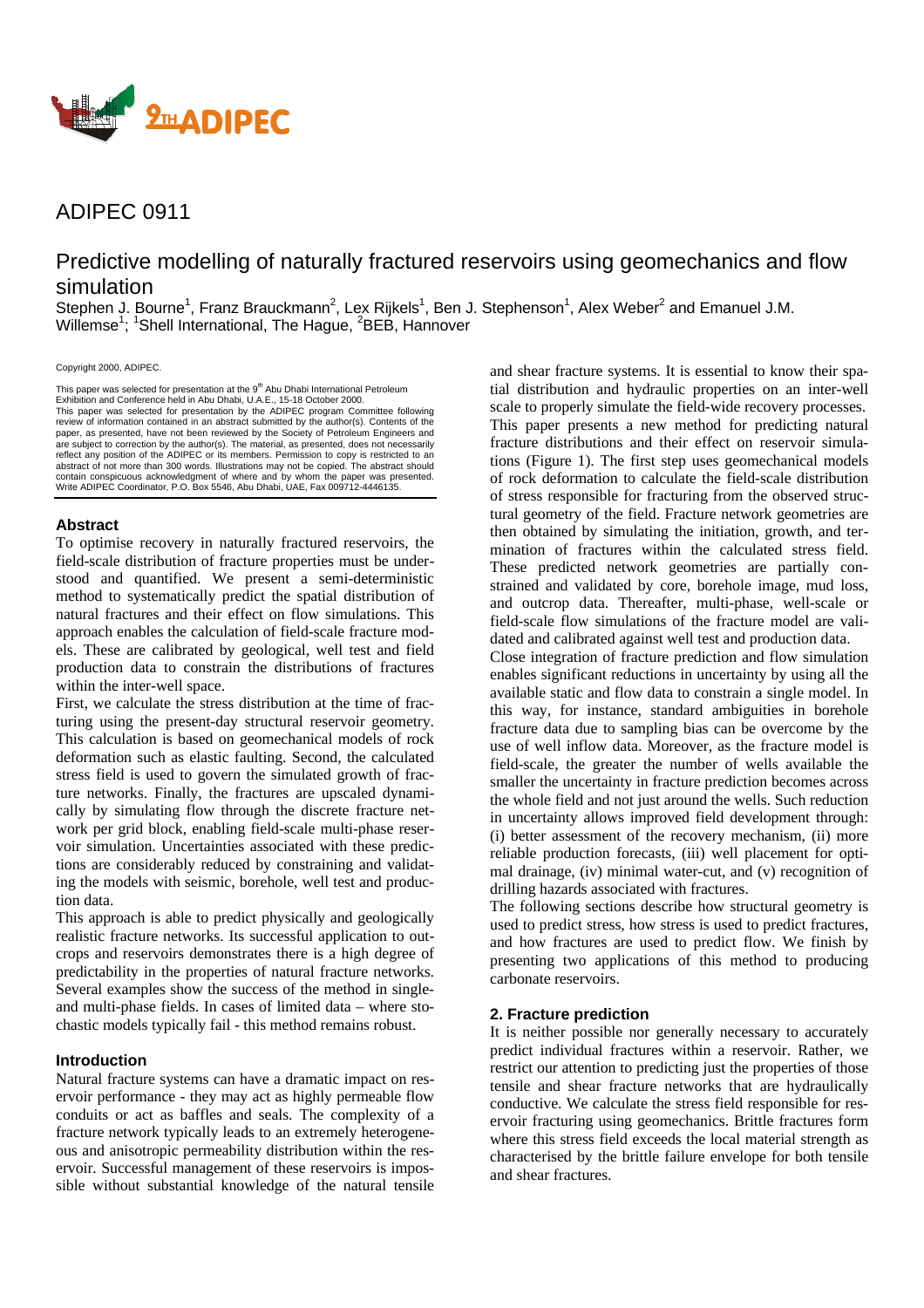**Continuum mechanical models.** We consider deformation of the reservoir to be distributed smoothly on length-scales of interest. In this way we can combine knowledge of the regional stress history and the mean rock strength to calculate a smooth field of stress. Large discontinuities in the deformation field, such as seismically visible faults must be represented in the model explicitly rather than as part of the continuum.

The simplest approach to determine the stress field within a faulted reservoir is to assume the rocks behave as a homogeneous, isotropic, and linear-elastic material, and the faults as surfaces free of shear stress. In this model large-scale mechanical heterogeneity is represented only in the form of three-dimensional fault geometries.

The distribution of elastic stress related to faulting is governed by the distribution of slip over the fault network. However, fault displacements cannot, in general, be observed with sufficient precision, and even then only the dipslip component of the fault offset. Hence no reliance is placed on observed fault displacements. Instead, we calculate the distribution of slip over the fault network by loading it according to the remote stress that caused the faults to slip. The orientation of this remote stress is estimated from the regional geological history, and the magnitudes according to the mean rock strength prior to faulting. A unique pattern of fault slip exists which releases all shear stress resolved onto the faults by the remote stress and other nearby faults. Such a slip distribution represents the static equilibrium of faults that possess zero shear strength. This is a reasonable approximation given that the residual shear strength of faults is typically at least ten times less than the strength of rock between the faults.

Numerical solutions for the elastic stress field are obtained using a three-dimensional boundary element analysis called Poly $3D<sup>1</sup>$ . Poly $3D$  solves the equations of linear elasticity by representing fault surfaces with a series of triangular elements, each of constant  $slip^{2,3}$ . This approximation permits solutions for complicated three-dimensional fault geometries and slip distributions by using a large number of triangles to represent the often irregular fault geometries found in seismic data. Previous applications of elastic faulting models to geological problems include: fault interaction<sup>4,5</sup>, fault growth<sup>6-9</sup>, fault linkage<sup>10,11</sup>, and fault-related fracturing<sup>12-14</sup>.

Figure 2 illustrates the distribution of elastic stress calculated for a simple hypothetical network of right-lateral strike-slip faults. Notice the characteristic mean stress reduction in areas just to one side of the fault tips, e.g. at (– 400, 1400), where rocks have been stretched by moving along the fault plane away from the fault tip. This causes tensile fractures which propagate at high angles away from the fault in the direction of greatest compression (c.f. Figure 3). Elsewhere the stress field is more complex and defies simple intuition. This is a consequence of mechanical interaction between faults so closely spaced that their stress fields overlap, e.g. at (200, 1000).

Faulting is typically the primary mechanism for the accommodation of strain within deforming brittle rocks. Therefore simple elastic faulting models are expected to be sufficient for fracture prediction in many structural settings. The remainder of this paper will focus on fracture prediction around faults and conclude by presenting two applications of this predictive model to producing carbonate reservoirs.

**Brittle-elastic failure models.** The fault-related stress fields calculated by Poly3D are wholly elastic, and therefore no allowance is made for stress relaxation that follows secondary fracture formation around faults. This approximation remains reasonable if the secondary fractures are small in size compared to the primary faults. In this case individual fractures will induce only small perturbations on the elastic stress field, which can be neglected. The elasticity assumption ultimately breaks down once significant portions of the reservoir have undergone bulk brittle failure (e.g.  $>$  ~50%) since this introduces variations in effective elastic stiffness over length scales comparable with the faults.

We determine brittle failure states within the reservoir according to the Griffith<sup>15</sup> stress criterion for tensile failure, and a Coulomb<sup>16</sup> stress criterion for shear failure. Whichever criterion is met first as the stress field changes determines the mode of first failure (Figure 4a).

Figure 4b shows one example of the distribution and type of brittle failure associated with the elastic stress field around the right-lateral strike-slip faults in Figure 2. Shear failure is predicted to localise around the fault tips whereas tensile failure occurs within the dilatational regions alongside faults.

The lateral extent of fractured regions depends on the rock strength relative to the remote driving stress: increased rock strength results in fractured areas shrinking towards the faults, and vice versa. We include fracture formation mechanisms such as fluid pressure increase, diagenesis, cooling, and erosion of the overburden as body forces, which produce an isotropic reduction in compressive stress within the calculations. This has the effect of shifting all the stress states plotted in Figure 4a towards the left and consequently increasing the lateral extent of both tensile and shear failure.

The a priori lateral extent of fractured areas is sometimes hard to predict, due to uncertainty in: (i) rock strength relative to the remote stress, and (ii) magnitude of body forces. Nonetheless the overall shapes of fracture clusters are far less uncertain as they correspond to contours of the elastic stress field. These depend only on fault geometry and the orientation of the remote stress, both of which are known. Consequently a small number of wells distributed across the field can provide sufficient data to validate the elastic stress field and constrain the lateral extent of fracturing.

**Discrete fracture networks.** Once the distribution and mode of failure has been determined the actual geometry of fracture networks responsible for permeability can be simulated by growing fractures in the brittle-elastic stress field. During growth, fracture spacing and interaction are controlled by a forbidden zone around each fracture - this represents an overall reduction in local stress due to the presence of the fracture. As a result other fractures are less likely to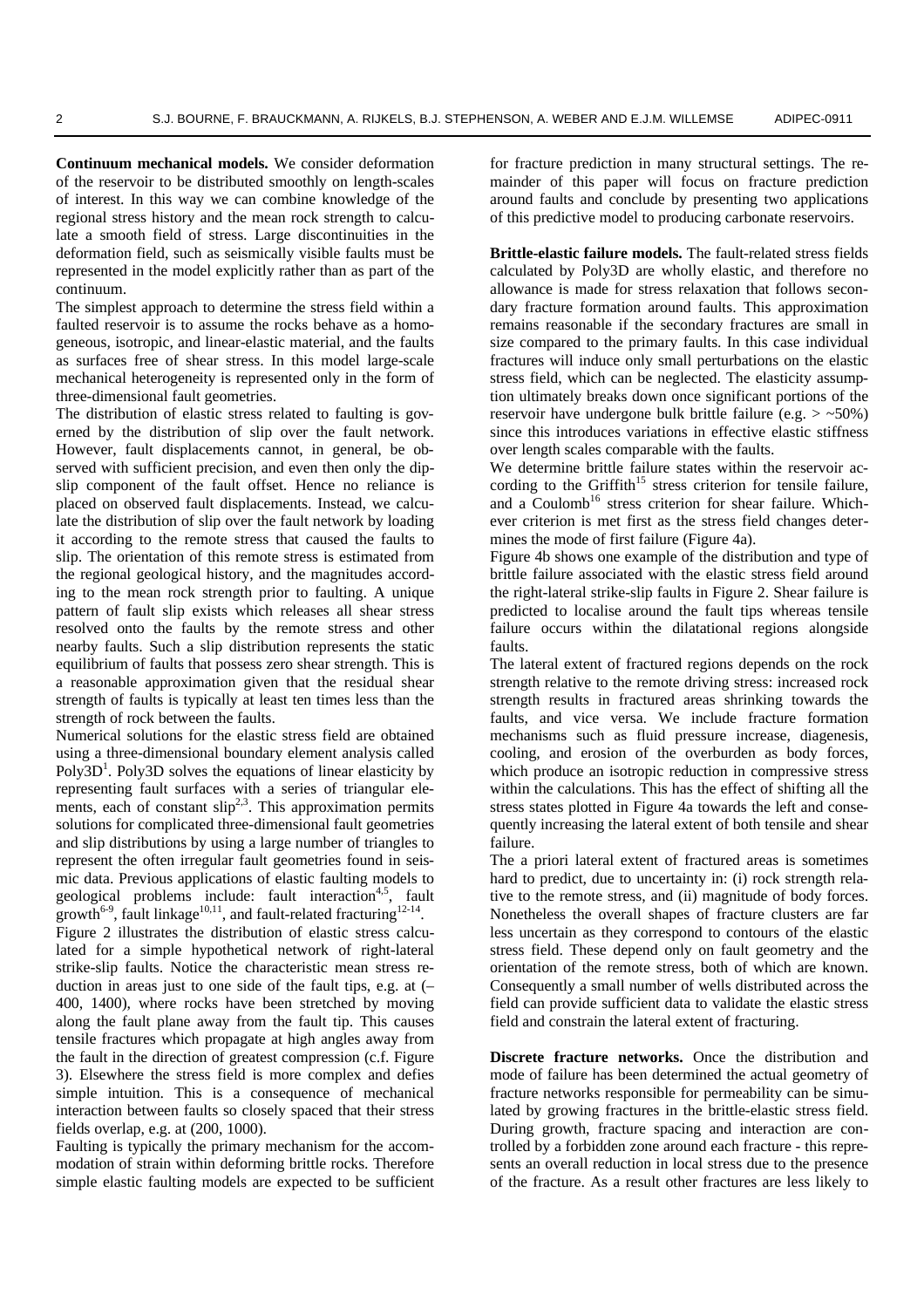nucleate within these zones, which limits the ultimate spacing of fractures. Furthermore, when the propagating tips of two fractures approach each other their mechanical interaction may lead to the fractures turning towards each other and connecting (fracture hooking) $17-19$ . This is an important mechanism affecting fluid flow as it produces connectivity between essentially parallel fractures.

Figure 5 shows an example of a discrete tensile fracture network grown according to the stress field around the faults. Tensile fractures initiate in areas of tensile failure (Figure 4) and propagate in directions perpendicular to the orientation of least compressive stress in Figure 2b. Away from faults fractures propagate in the direction of regional stress, but close to the faults fractures grow along curved trajectories to become either parallel or perpendicular to the faults (c.f. Figure 3). This is a consequence of shear stress release on the faults and gives rise to variation in the direction of maximum fracture permeability close to faults.

The overall method described above for calculating elastic stress fields to predict the type and spatial distribution of brittle failure has been validated against an outcrop<sup>14</sup> at Nash Point, UK, where both faults and tensile fractures have been mapped in detail over an 80 m by 100 m area<sup>20</sup>.

#### **3. Flow simulation**

Static fracture models can be calibrated and constrained locally, at the wellbore, with core data, image logs and mud losses. Calibration on a sector scale or field scale must be obtained through dynamic data, like well tests and history matching.

**Well test simulation.** Flow simulation of parts of the network without upscaling allows early selection of fracture models based on a comparison with well test data. Comparison of simulated well tests with actual results reduces the uncertainty in fracture permeability and lateral extent in the vicinity of the well.

To do this, we cut out regions of the fracture network model and simulate these without upscaling using MaficOil<sup>21</sup>. MaficOil is a finite-element simulator for single-phase flow through a three-dimensional fracture network. The matrix is discretised by three-dimensional tetrahedral elements and discrete fractures are represented by a parallel plate model at the faces of these elements. The fracture aperture and compressibility are inferred from geological data and then constrained by flow data. Matrix properties are obtained from sedimentological modelling programs like  $\text{Geocap}^{22}$  or flow simulators like  $MoReS<sup>23</sup>$ .

The simulated response of the well is then compared to actual data in standard well test evaluation programs. It often shows a pronounced reaction to all features of the fracture network: the anisotropy of individual fractures, the transition from fracture network to unfractured rock, and the diffusion of the pressure front into nearby fracture clusters. In real well tests wellbore storage may obscure the explicit response, but if the character of the simulation and field data is the same, well test simulations constrain the fracture model effectively on a sector scale.

**Field scale simulation.** Fracture models that have been constrained by well test simulations, are used for multi-phase simulation via dynamic upscaling to grid blocks. Shell's proprietary dual-permeability simulator  $M_0$ Re $S<sup>23</sup>$  imports the hydraulic fracture properties via MaficOil, the program also used to simulate well tests. It computes the equivalent permeability of the fracture network within each grid block by flow simulation through the network inside the block (Figure 6). The upscaled fracture grid is then used to obtain a history match on field-scale, and to forecast development scenarios.

In addition to the effective permeability, several other static, parameters are computed: the number of matrix blocks in each grid block, the imbibition length, the permeability tensor etc. These parameters are used to check alignment of the simulator grid and fracture system, and to calculate static information like shape factors. Local grid refinement can be included.

MoReS itself adds dynamic properties like relative permeabilities and capillary pressures for matrix and fracture flow, to simulate multi-phase behaviour. Its comprehensive modelling capabilities allow simulation of complex, multi-phase recovery processes in heterogeneous dual-permeability systems. In our simple example the simulated interaction between water and oil results in dual-permeability behaviour of the reservoir (Figure 7). The fracture system connects a flank aquifer with a producer in the middle of the model, but water imbibition into the matrix delays water breakthrough. When the water cone in the fractures reaches the perforation after all, oil production must be cut back

#### **4. Application to producing reservoirs**

As an example results are shown for two producing carbonate reservoirs in the Shell Group: a tight, fractured carbonate oil reservoir, and a fractured, sour gas field with water encroachment. The oil reservoir contains highly overpressured, undersaturated oil, and is an example of a single-phase field under expansion drive. The gas reservoir represents a more complicated multiphase case.

### **A tight, fractured oil reservoir**

This deep, Cretaceous oil field has an average matrix porosity less than 3% and an average matrix permeability less than 0.01 mD. An economically successful well in the reservoir must target a laterally extensive network of connected fractures to increase both the initial production rates and the ultimate recovery (UR). To help optimise well planning and reservoir development, the field-scale lateral distribution and hydraulic properties of the fracture systems were predicted using Poly3D, MaficOil and MoReS in combination (c.f. Figure 1).

*The stress and fracture model.* Fracture observations from core and outcrop analogues suggest a fault-related fracturing mechanism for the reservoir. Hence we interpreted fault geometries from 3D seismic data and calculated the elastic stress fields with Poly3D according to an orientation of remote palaeo-stress, determined by regional geological data. Brittle failure analysis of this stress field yields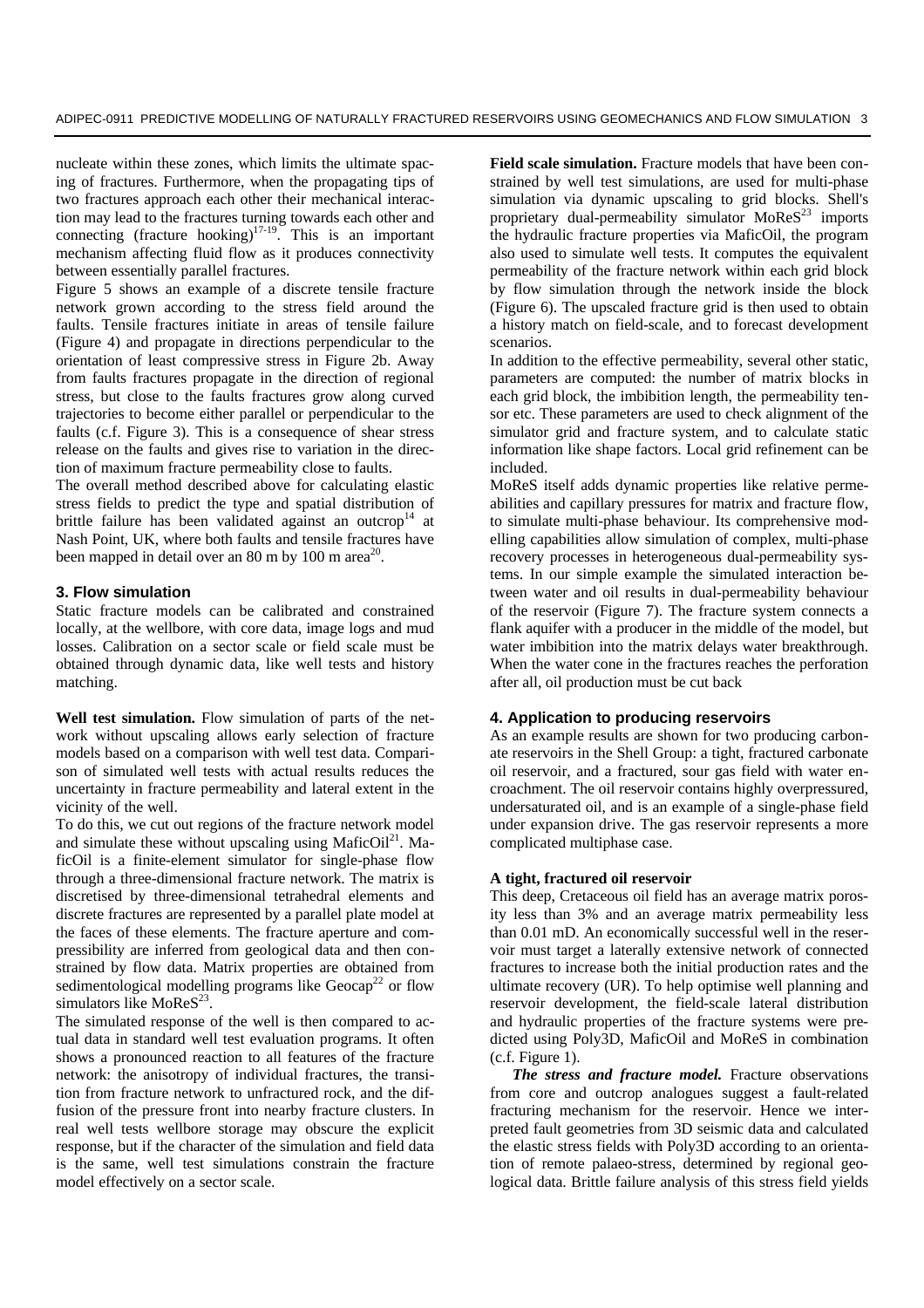a spatial probability distribution of tensile fracturing shown in Figure 8. These probabilities are derived according to uncertainty in rock strength over the field. The resulting fracture model is consistent with both fracture orientations and relative intensities as measured from image logs (UBI and CBIL) for 14 wells.

The calculated fracture map is significantly different to the common view that fault-related fractures are distributed as a simple function of distance to the nearest fault, producing a pattern of fracture halos around faults. Instead, the predicted fracture distribution shows large areas adjacent to faults which are essentially not fractured. Areas with sufficient effective fracturing are bound by faults but they tend to extend between rather than along them.

*The history match.* The fracture models that were grown according to the tensile fracture probability map, were upscaled dynamically via MaficOil. MoReS combined the resulting effective fracture permeability grids with upscaled matrix properties, to simulate the production history of the field. Dynamic validation of fracture models against production data from 10 wells proved to be a strong calibration of the approach.

In the simulation, wells were constrained by historical flowing bottom hole pressure data, whilst stimulations and mechanical integrity problems were modelled as a skin change. Figure 9 shows the simulated oil production rate versus cumulative oil produced, and the corresponding historical data. All plots have the same vertical scale, but the horizontal axis is different. The plots show that there are two classes of wells in the field: 1) wells that drain fracture clusters (top row) with high rates and an ultimate recovery that is effectively determined by fracture cluster size; and 2) wells located in unfractured regions (bottom row) with low rates, whose UR is determined by matrix properties alone. The middle row shows wells in fracture clusters that were stimulated, or that experienced integrity problems.

Our geomechanical fracture model, based on the fault interpretation, matches the (decline) rates in 9 out of the 10 producing wells, as well as pressure readings in observation wells, without any local parameter adjustment. The tenth well can be explained by refining the grid for both stress and flow calculations around this well. The extra resolution appears to be necessary to properly represent small-scale yet large stress perturbations associated with the junction of several nearby faults.

History matching a high proportion of wells greatly reduces the uncertainty in the fracture model away from the currently producing area. Indeed, several re-activations of old, shut-in wells since this work have confirmed the model, and production rates from all wells are, to date, consistent with the flow forecast.

*Sensitivity analysis.* Uncertainty in the orientation of remote stress, fault geometry and rock strength were all modelled via fracture network scenarios. The model described above is the only one out of the many considered that fits all static data and that gives a dynamic rate and pressure match. Changing either the rock strength or the body force magnitude, which affect the mode and lateral extent of fracturing, or the remote stress, which affects the shape of fractured areas, by more than 10% results in no more than four out of 10 wells showing a history match.

The results of these sensitivity studies demonstrate that both the location and lateral extent of the predicted fractured regions are required to explain both the static and dynamic data. A random distribution of fractured regions certainly does not suffice.

*The value.* Being able to predict fracture distribution and hydraulic properties on a field-scale has a clear business impact, as it increases the probability of success (POS) of a new well significantly. Wells located completely at random would have a probability of encountering a connected fracture system of just 0.3; wells at random near faults would have a POS of < 0.5. In contrast, field-wide fracture prediction increases the probability of locating economic fracture networks to 0.8–0.9. As a result the geomechanical fracture model shown here has become an integral part of further development planning.

**A fractured gas field with water breakthrough.** This example describes a carbonate field complex in Northern Germany, comprising a substantial part of BEB's sour gas reserves in that region. Since the field was put on-stream in the mid '80s it has been plagued by severe water problems.

The field. The carbonate complex consists of three communicating reservoirs that are heterogeneously fractured. Each reservoir consists of a dolomite package, sandwiched between two calcite layers. A layer with low matrix porosity and permeability is located in the centre of the dolomite package, and a highly permeable streak of some metres thickness sits between the top calcite and dolomite in only one part of the reservoir. Figure 10 shows the reservoir layout, and the well positions. The permeability of the matrix is typically less than 2 mD, except in the streak, where it can be as high as 5 D.

*Water encroachment.* Of the four wells experiencing water breakthrough, two did so in a most unusual way. These two wells sit in the Western part of the field, where the highly permeable streak runs near the top of one reservoir unit. Water advanced through this streak, but rained out into the fractures below before reaching the wells. Only after some years of production did this fractured matrix become so saturated that water finally entered the well perforations. The timing of water breakthrough in these wells depends on the volume of fractured rock below the streak. Elsewhere in the reservoir the highly permeable streak is absent, and water breakthrough occurs via coning of bottom water, if it occurs. Since water production has a high impact in a sour gas environment, knowledge of the fracture distribution and their flow properties is essential for field development.

*Fracture prediction.* In Northern Germany the regional stress evolution is well known<sup>24</sup>, and the seismic data clearly show the faults (Figure 11), allowing us to follow the same route as in the previous example. The calculated stress field around the faults again determined the contours of fractured areas. The predicted lateral extent of these areas was then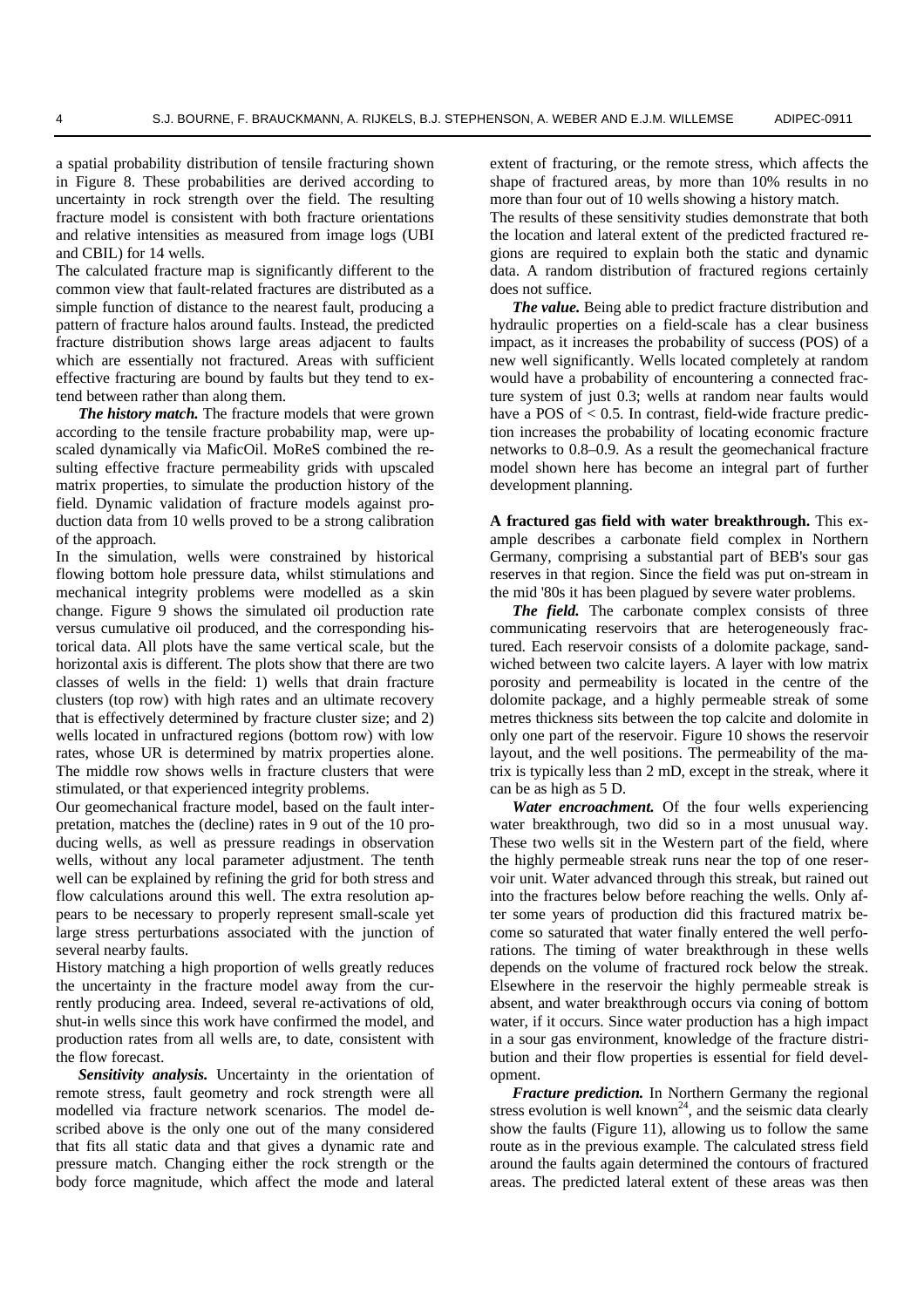constrained by varying the values of the rock strength and body force, to match data from FMIs, cores, well PIs and bottom hole pressure measurements.

*History match.* The simulated performance of the field not only depends on the extent of fracture networks, however, but also on the interaction of the fractures with the matrix. Fractures delay water breakthrough via the highly permeable streak by providing imbibition surfaces below the streak. The imbibition rate (i.e. the absorption of approaching water) depends on the fracture spacing, which must vary across the field to obtain a history match. By relating the fracture intensity to the calculated stress field, we computed the fracture spacing grid depicted in Figure 12, which gave a match in water breakthrough in the Western wells. Breakthrough in other wells, the tubing head pressures and reservoir pressure communication were subsequently matched by varying the aperture of the fractures (a single, field-wide parameter). Figure 13 shows the results for a typical well.

*Sensitivity analysis.* The requirement to match all geological and production data with a single geomechanical fracture model is a strong filter for subsurface scenarios. It constrained the match parameters in the predictive fracture model very effectively. For a given fault network and remote stress orientation these parameters are:

- relative rock strength and body force (2 numbers),

- fracture aperture (1 number), and

- fracture spacing versus stress intensity (1 number).

The range of these parameters that is consistent with all data is very narrow, and as a result the uncertainty in production forecasts can be reduced considerably.

*The value.* Indeed, the history matched simulation model now forms the basis for extensive field development planning. To this end, the MoReS model was coupled to a surface network simulator, describing the field's piping and facilities, such as separators, gathering centers, compressors etc. For each timestep in forecasting mode, this integrated Hydrocarbon Field Planning Tool  $(HFPT)^{25}$  derives a solution for the pressure distribution within the surface network, and calculates the corresponding (multiphase) flow.

A snapshot of the surface network's pressure state is given in Figure 14. Apart from the wells producing from the carbonate reservoir, two other satellite fields feed gas to the delivery point. It is this point that puts a constraint on the network; be it a fixed delivery pressure, a contracted delivery rate or a certain gas quality requirement. The simulated offtake from the reservoir is controlled by opening or beaning back wells such that the network constraints and delivery requirements are fulfilled.

Because of its flexible surface network capabilities and the tight link to the subsurface reservoir simulator, HFPT offers a platform to quickly model various offtake scenarios and to evaluate the impact of future in-field measures, like timing of a drilling sequence, optimising pipeline debottlenecking (loops in the figure), design and timing of compressor units, economic screening of different gas contracts etc. In combination with the fractured reservoir simulation model, its relevance for BEB's integrated asset development has been increasing steadily.

#### **5. Conclusions**

In short, rocks obey physics, and physics can be used to predict fractures that affect flow across entire naturally fractured reservoirs.

Traditional methods of fracture modelling are geostatistical and somewhat different to the model described above. They rely on stochastic realisations of the large numbers of fracture networks consistent with borehole fracture data to explain inflow data. This approach is ultimately limited to near-well scales as it lacks information on how fracture statistics change away from wells. A field-scale stochastic fracture model would require an enormous number of evenly distributed wells to allow simple interpolation of fracture statistics between the wells.

The fracture model presented here uses geomechanical methods to predict the field-scale distribution of fractures that affect flow with reservoir simulations. Structural geometry governs the distribution of stress responsible for fracturing and can be used to constrain stress calculations (e.g. Poly3D). The field of stress determines the likely geometry and distribution of fracture networks which can be determined from models of fracture initiation, growth, and interaction. The lateral extent and permeability of fracture clusters are sensitive to uncertainties in both rock strength and hydraulic fracture aperture. These uncertainties can be significantly reduced using well test data and production history to validate and constrain flow simulations (MaficOil, and MoReS).

By modelling the physical processes responsible for fractures and flow more meaningful and realistic fracture systems can be predicted. Moreover, uncertainty can be minimised by integrating all the available static and dynamic data. As the model parameters are field-scale (i.e. mean rock strength, remote stress, etc.), information from each well constrains the whole fracture model and not just the areas close to wells. This makes the model suitable for fracture prediction and flow forecasting in all parts of the reservoir and not just those parts around existing wells.

Access to a predictive field-scale fracture model allows enhanced field development of naturally fractured reservoirs. Understanding and quantification of the fracture system helps to mitigate risks via improved flow forecasting, and optimal well placement and design.

### **Acknowledgements**

This work benefited greatly through the involvement and ideas of Jean Borgomano, Tony Cortis, Arnout-Jan Everts, Karen Foster, Joel Ita, Bettina Kampman, Robin Leinster, Steve Livera, Thomas Mauduit, Dick Nieuwland, Steve Oates, Pascal Richard, Roeland Roeterdink. We thank Stanford University Rock Fracture Project for access to Poly3D.

#### **References**

1. Thomas, A.L. "Poly3D: A three-dimensional, polygonal element, displacement discontinuity boundary element computer program with applications to fractures, faults, and cavities in the Earth's crust." *Masters dissertation*, 1993, Stanford University, California 94305-2115.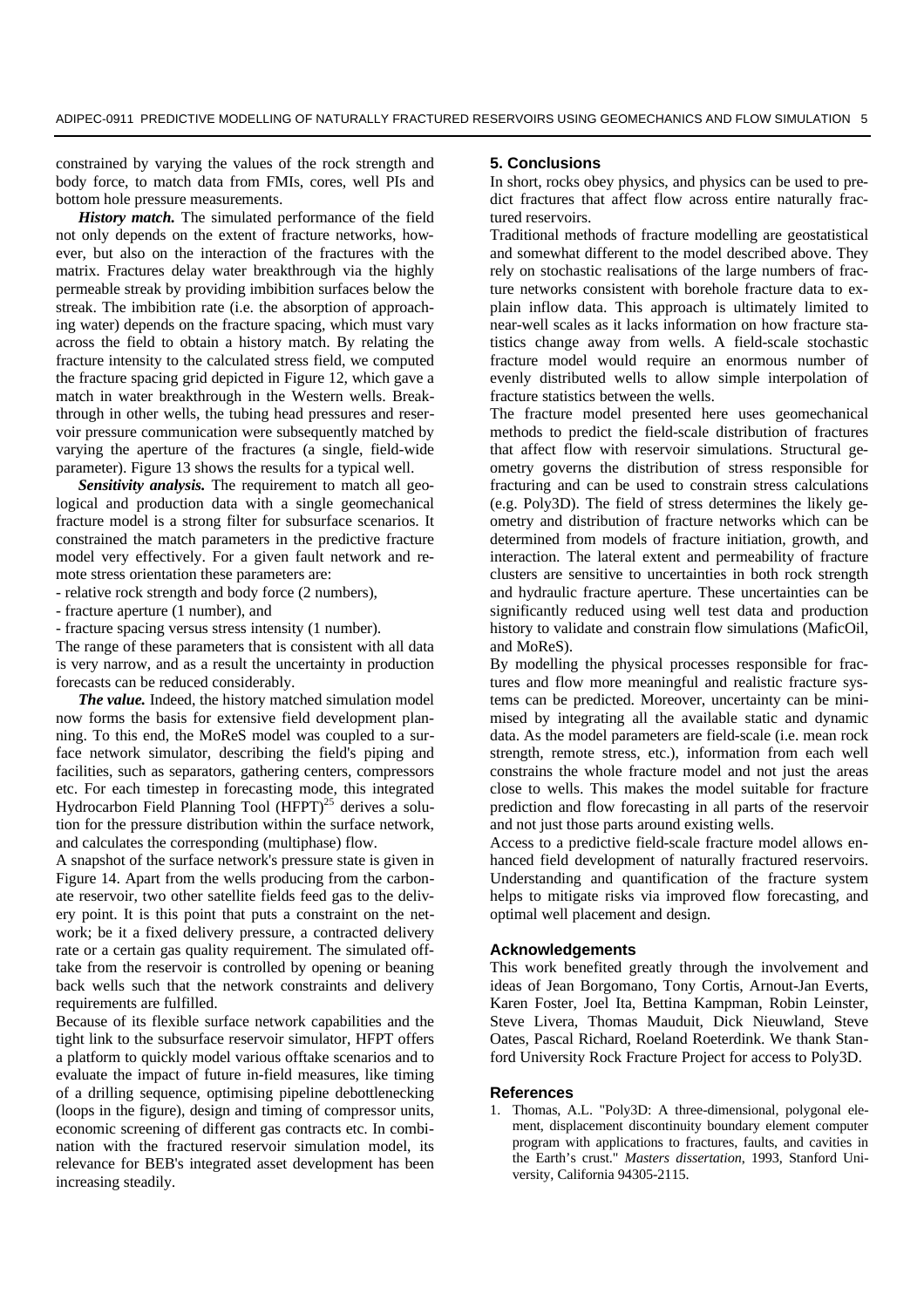- 2. Comninou, M.A., J. Dunders. "The angular dislocation in a half-space." *Journal of Elasticity*, **5** (1975) p. 216.
- 3. Jeyakumaran, M., J.W. Rudnicki, L.M. Keer. "Modeling slip zones with triangular dislocation elements." *Seismic Society of America Bulletin*, **82** (1992) p. 153-169.
- 4. Bürgmann, R., D.D. Pollard, S.J. Martel. "Slip distributions on faults: effects of stress gradients, inelastic deformation, heterogeneous host-rock stiffness, and fault interaction." *Journal of Structural Geology*, **16** (1994) p. 1675-1690.
- 5. Willemse, E.J.M., D.C.P. Peacock, and A. Aydin. "Nucleation and growth of faults in limestones from Somerset, UK." *Journal of Structural Geology*, 1997, p. 1461-1477.
- 6. Segal, P. and D.D. Pollard. "Mechanics of discontinuous faults." *Journal of Geophysical Research,* **85** (1980) p. 4337- 4350.
- 7. Cowie, P.A., C.H. Scholtz. "Growth of faults by accumulation of seismic slip." *Journal of Geophysical Research,* **97** (1992) no. 1, p. 1085-1095.
- 8. Scholtz, C.H. N.H. Dawers, J.Z. Yu, M.H. Anders. "Fault growth and fault scaling laws: preliminary results." *Journal of Geophysical Research*, **98** (1993) p. 21,951-21,961.
- 9. Cowie, P.A., Z.K. Shipton. "Fault tip displacement gradients and process zone dimensions." *Journal of Structural Geology,* 1998, p. 983-997.
- 10. Aydin, A., R.A. Schultz. "Effect of mechanical interaction on the development of strike-slip faults with echelon patterns." *Journal of Structural Geology,* **12** (1990) p. 123-129.
- 11. Crider, J.G., D.D. Pollard. "Fault linkage: Three dimensional mechanical interaction between echelon normal faults." *Journal of Geophysical Research,* **103** (1998) no. 24, p. 373-391.
- 12. Pollard, D.D., P. Segall. "Theoretical displacements and stresses near fractures in rock: with applications to faults, joints, veins, dikes, and solution surfaces." In B.K. Atkinson (Ed.), *Fracture Mechanics of Rock,* 1987, Academic Press, London, p. 277-349.
- 13. Martel, J.S., W.A. Boger. "Geometry and mechanics of secondary fracturing around small three-dimensional faults in granitic rock." *Journal of Geophysical Research,* **103** B9 (1998) p. 21,299-21,314.
- 14. Bourne, S.J., E.J.M. Willemse. "Elastic stress control on the pattern of tensile fracturing around a small fault network at Nash Point, UK.", In prep.
- 15. Griffith, A.A. "The phenomena of rupture and flow in solids." *Philosophical Transactions of the Royal Society, London*, A 221, 1921, p. 163-198.
- 16. Coulomb, C.A. "Sur une application des règles de Maximis et Minimis a quelques problèmes de stratique relatifs à l'Architecture." *Académie Royal Des Sciences Memoires de mathématique et de physique par divers savans*, **7** (1773) p. 343-382.
- 17. Cruikshank, K.M., G. Zhao, A.M. Johnson. "Analysis of minor fractures associated with joints and faulted joints." *Journal of Structural Geology,* **13** (1991) no. 8, p. 865-886.
- 18. Olson, J.E., D.D. Pollard. "The initiation and growth of en échelon veins." *Journal of Structural Geology*, **13** (1990) no. 5, p. 595-608.
- 19. Thomas, A.L., and D.D. Pollard. "The geometry of echelon fractures in rock: implications from laboratory and numerical experiments." *Journal of Structural Geology,* **15** (1993) no. 3- 5, p. 323-334.
- 20. Petit, J-P, V. Auzias, K. Rawnsley, T. Rives, in press. "Development of joint sets in association with faults." Georg Mandl Issue of *Lecture Notes for Earth Sciences*.
- 21. MaficOil. A special purpose version of Mafic. See: www.golder.com for a detailed description.
- 22. Taylor, S.R. "3D modelling to optimise production at the successive stages of field life", SPE 35501 (1996).
- 23. Boerrigter, P.M., L.E.C. van de Leemput, J. Pieters, K. Wit, J.G.J. Ypma. "Simulation of fractured reservoirs - case studies." SPE 26515 (1993).
- 24. Grote, R. "Maximum Horizontal Principal Stress Direction in Rotliegendes and Upper Carboniferous in North Germany." *Erdöl, Erdgas, Kohle*, **10** (1998).
- 25. Berkel, J. van, G. Kulawski, T. Schulte. "Integrated reservoir and surface network modelling in gas and oil fields using the hydrocarbon field planning tool." Accepted for publication in EuroPEC 2000, 24-25 October, Paris, France.



Figure 1. Integrated model for naturally fractured reservoirs based on: (i) geomechanical models of rock deformation, (ii) fracture mechanics, and (iii) multi-phase flow simulation. This workflow incorporates all the available static and dynamic data in order to constrain the model and minimise uncertainty in fracture prediction and flow forecasting.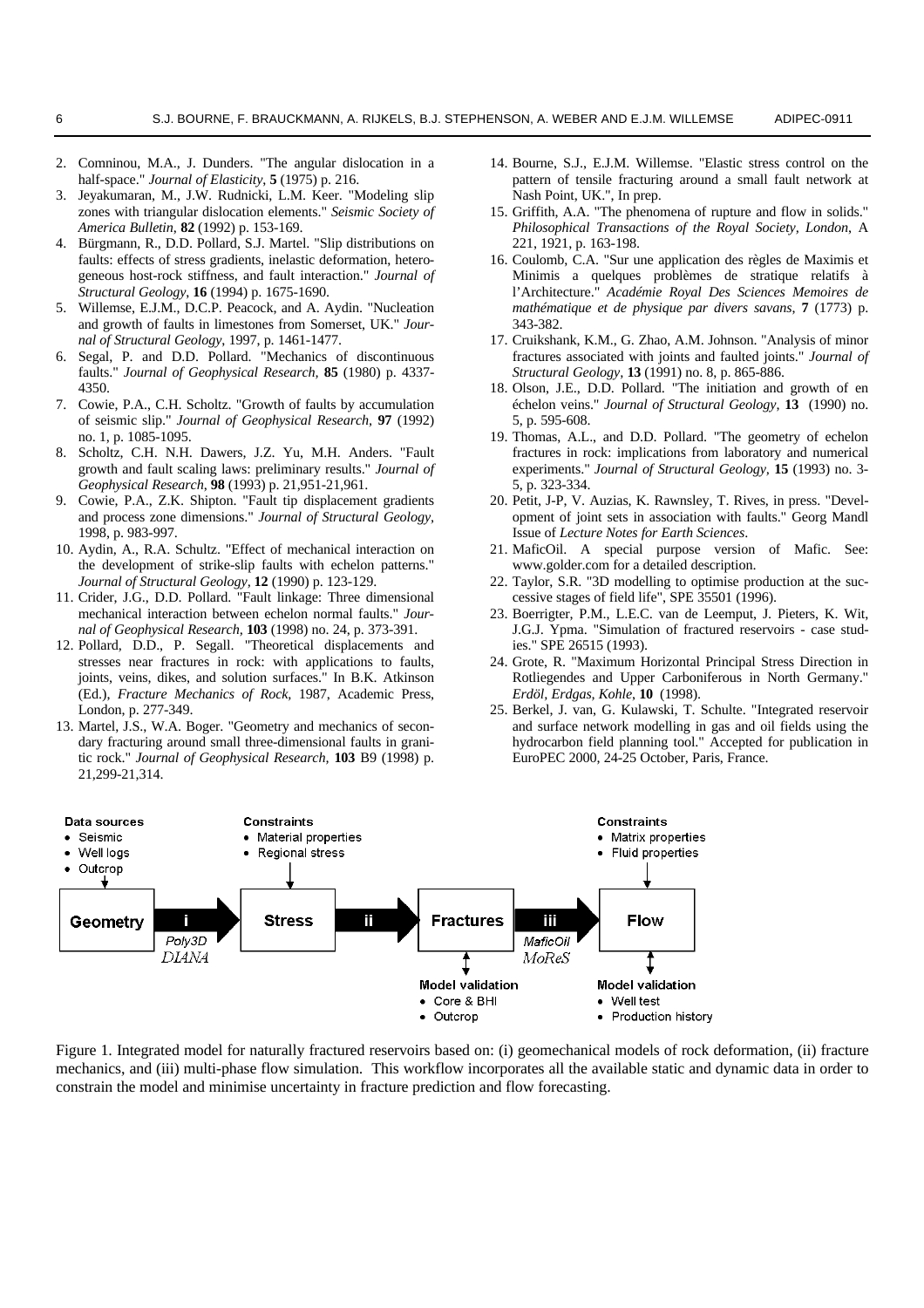

Figure 2. Example of an elastic stress field calculated for a three dimensional network of right-lateral strike-slip faults. The faults are triangulated and represented as surfaces of mechanical weakness. These are embedded in a linear elastic, isotropic, homogeneous rock body which is subject to a remote stress (a). The resulting stress field (b) is expected to govern the distribution of faultrelated, small-scale tensile and shear fractures. Numerical solutions for the three-dimensional stress field were obtained using a boundary element method.



Figure 3. Distribution of tensile fractures around the tip of a strike-slip fault at Nash Point, Wales. Tensile fractures propagate in the direction of greatest compressive stress. At point X fractures propagate at high angles to the fault plane as rocks on that side of the fault have been stretched parallel to the fault by displacements away from the fault tip. Conversely, at point Y, rocks were displaced towards the fault tip increasing compression parallel to the fault and causing tensile fractures to propagate parallel to the fault.



Figure 4. The extent and location of both tensile and shear fractures are calculated from the elastic stress field using the brittle failure strength of reservoir rock on the grid-block scale. In this case, secondary shear failure is confined to areas close to fault tips or kinks. Whereas tensile failure occurs over more extensive regions, bound on at least one side by a fault.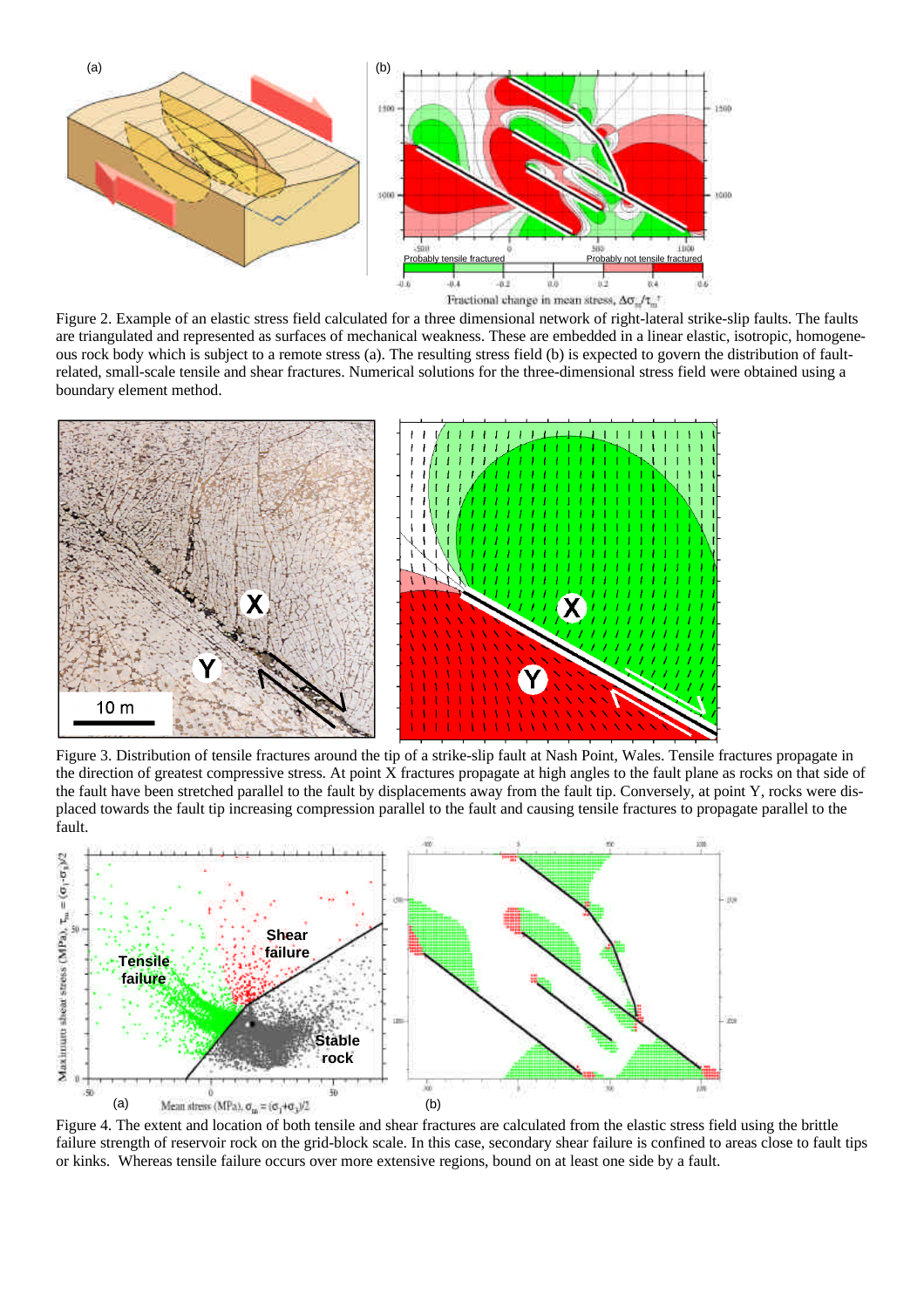

Figure 6. Dynamic upscaling of the fracture model to grid blocks of a dual porosity simulator. The equivalent permeability of the fracture network within each grid block is computed by flow simulation through the network inside the block in each direction.



Figure 7. Multi-phase simulation of water encroachment through the fracture system. The well is shown as a circle in the aerial plot of the fracture spacing (left). The water cone advancing through the fracture network (middle) is delayed by imbibition into the matrix, but when it reaches the perforation after all, oil production must be cut back (right)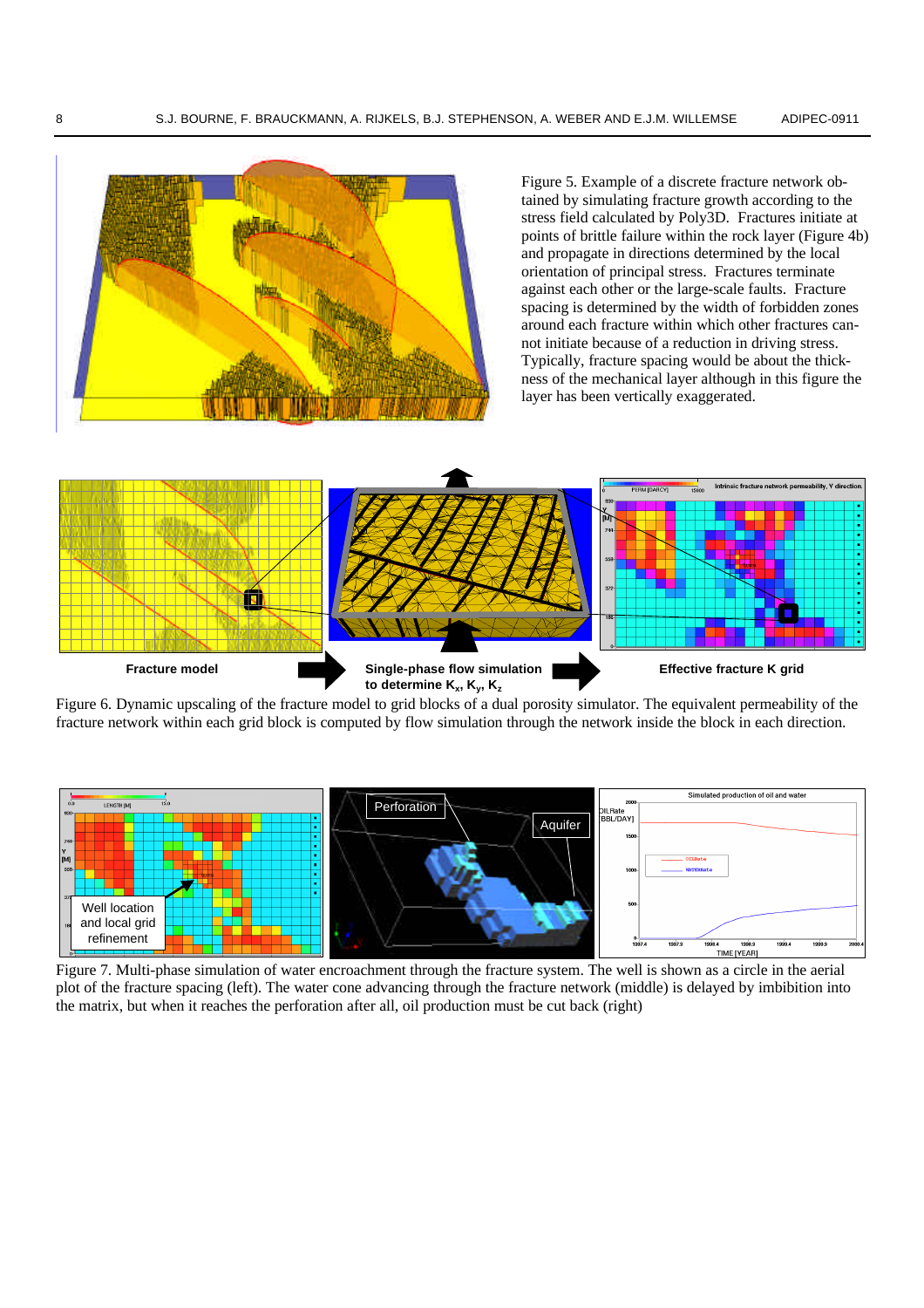

Figure 8. Map showing the spatial probability distribution of tensile fracturing in a producing carbonate field. This is based on the elastic stress field around the faults at the time of fracturing calculated using Poly3D. The location of ten producing wells are shown by circles and strike-slip faults are denoted in black. Areas of connected fractures are localised about, and sometimes extend between, the faults. Note that only some wells are connected to laterally extensive fracture networks. Grid block dimensions are 200 m by 200 m.

> Figure 9. Simulated oil production rate (continuous line) versus cumulative oil produced, and the corresponding historical data (squares). All plots have the same vertical scale, but the horizontal axis is different. The simulated rates are generated by a single-phase, dual-permeability MoReS simulation, based on the fracture model from Figure 8 and an independent grid for matrix permeability.



Figure 10. Three-dimensional view of matrix porosity in the fractured carbonate, sour gas field. The length and width of the field are about 18 by 5 km, and the vertical exaggeration is ten. The inset shows the highly permeable streak that occurs below the top calcite layer in one of the reservoirs. Circles indicate well positions.